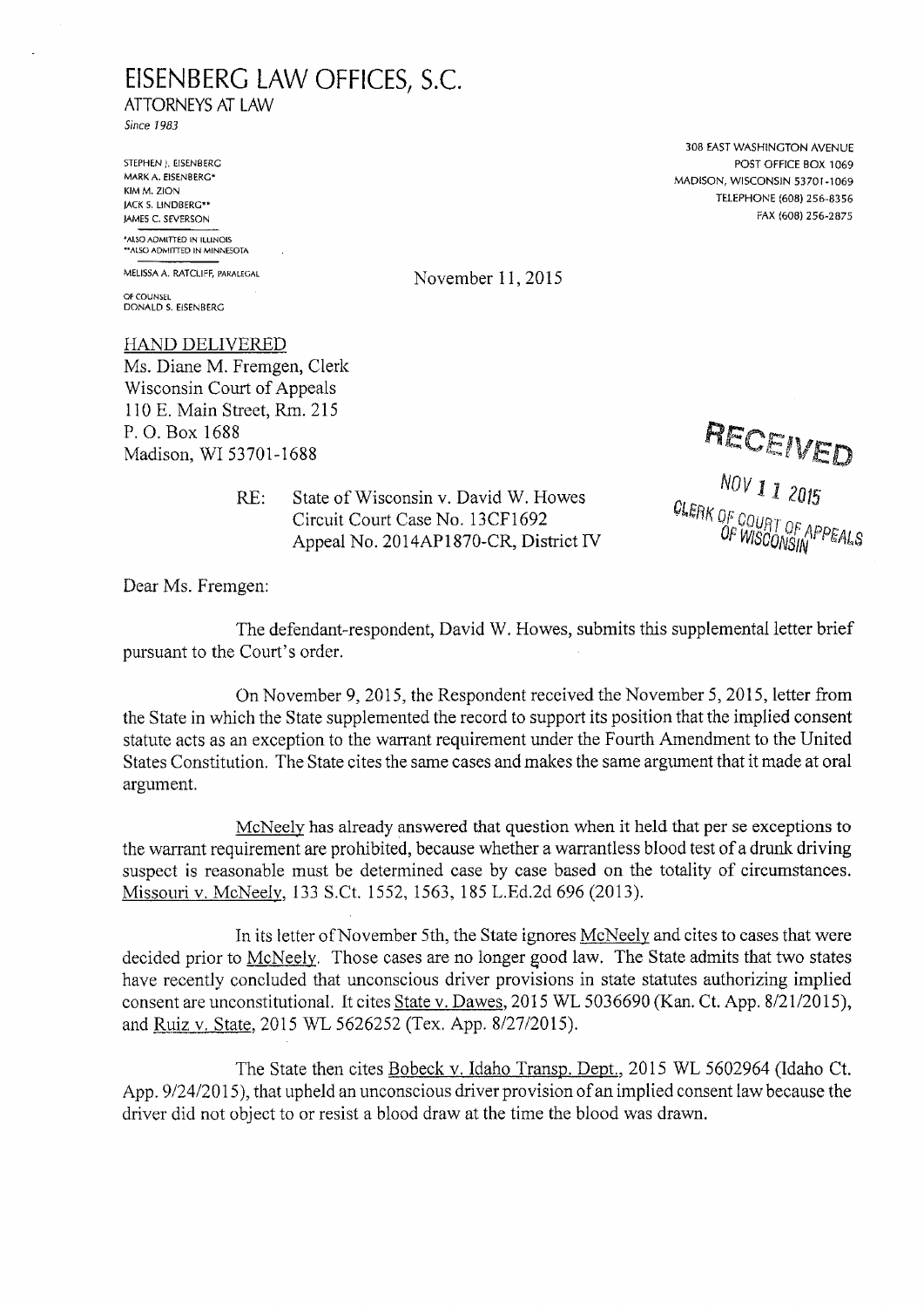Ms. Diane M. Fremgen, Clerk Wisconsin Court of Appeals Page Two November 11, 2015

Bobeck was decided in error. Prior to Bobeck. the Idaho Supreme Court ruled in Idaho v. Wulff. 157 Idaho 416 (2014), that the application of an implied consent statute as aper se exception to the warrant requirement as to blood draws violates the Fourth Amendment. It held:

> "Irrevocable implied consent operates as <sup>a</sup> per se rule that cannot fit under the consent exception because it does not always analyze the voluntariness of that consent. Voluntariness has always been analyzed under the totality of the circumstances approach: 'Whether <sup>a</sup> consent to <sup>a</sup> search was in fact voluntary' ... is <sup>a</sup> question of fact to be determined from the totality of all the circumstances." Id. at 422.

It continued:

". . . A holding that the consent implied by statute is irrevocable would be utterly inconsistent with the language in McNeely denouncing categorical rules that allow warrantless forced blood draws." Id.

". . . We read McNeely as prohibiting all per se exceptions to the warrant requirement. This conclusion is consistent with other states that have considered the issue." Id. at 423.

There are many states that have considered this issue other than Kansas and Texas. See Byars v. State. 336 P.3d 939 (Nev. Slip Op. 2014) (An irrevocable consent from implied consent statute does not make the search reasonable under the Fourth Amendment); State v. Wells. 2014 WL 497356 (Tenn. Crim. App. 2014) (Privilege of driving does not alone create <sup>a</sup> consent for forcible blood draw. The State needs a warrant or an exception to the warrant requirement for it to be reasonable); State v. Fierro. 853 N.W.2d 235 (S.D. 2014) (Implied consent standing alone is not an exception to the warrant requirement); State v. Butler. 302 P.3d 609 (Ariz. 2013) (Fourth Amendment requires arrestee's consent to be voluntary, independent of the implied consent, to justify a warrantless blood draw); Williams v. State, 167 So.3d 483, 490, 491 (Dist. Ct. App. Fla. 2015) (statutory implied consent to breath alcohol test pursuant to implied consent law was not equivalent to the Fourth Amendment consent for purposes of consent exception to the search warrant requirement. Allowing implied consent statutes to constitute a per se categorical exception to the warrant requirement would make a mockery of the many precedential Supreme Court cases that hold that voluntariness must be determined based on the totality of the circumstances).